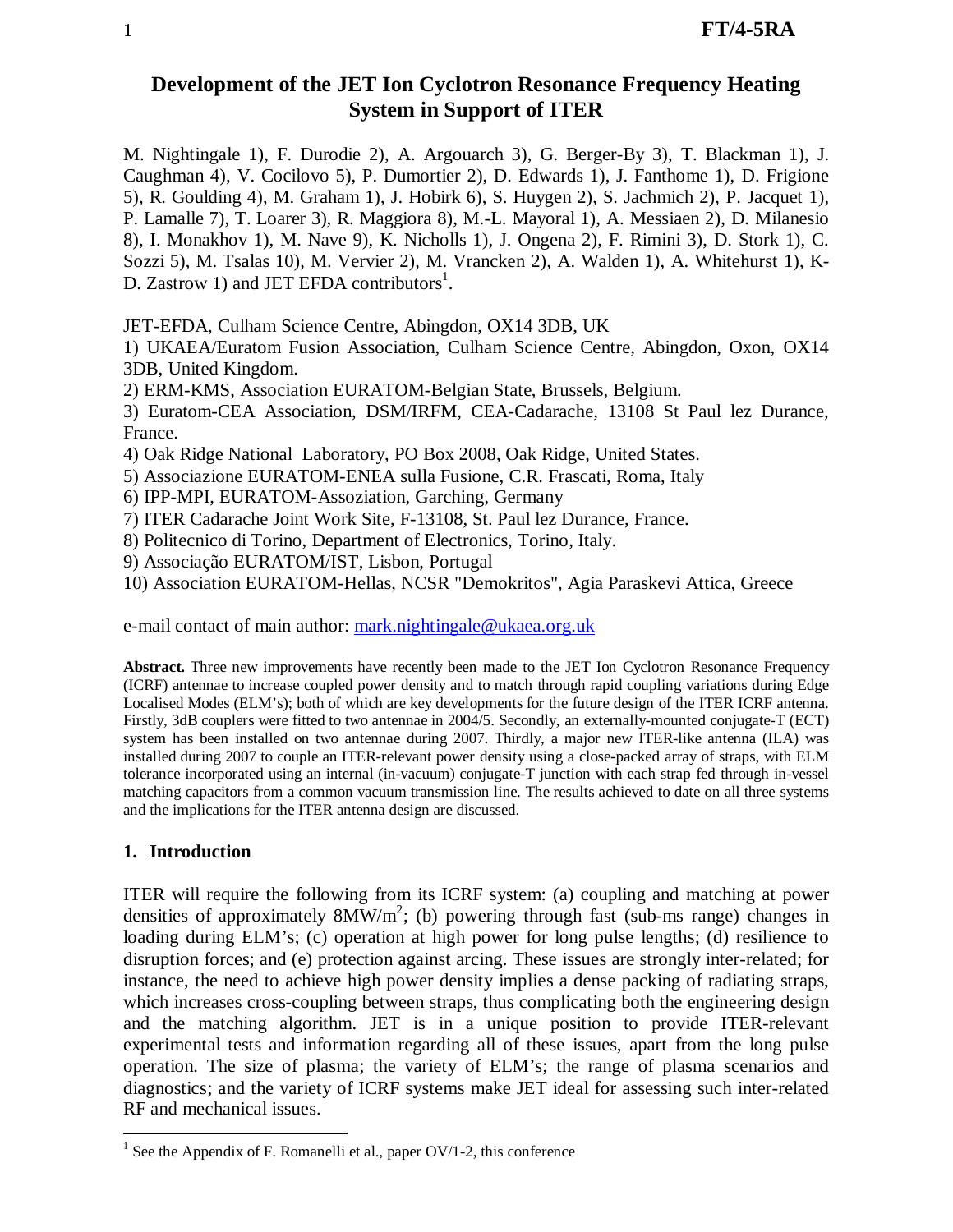

*FIG. 1. Recent Evolution of the JET ICRF Configuration.*

From 1994 to 2007, the JET ICRF system comprised four "A2" antennae (A, B, C, D), each consisting of 4 toroidally-adjacent straps [1]. The average power density coupled by these antennae  $\epsilon$  (<1.5MW/m<sup>2</sup> in L-mode plasmas) drops by approximately two thirds during ELM's, due to load changes causing excessive power reflections on the transmission lines which trip the generator protection systems. Three new improvements, shown schematically in Figure 1, have recently been implemented to the JET system in an integrated strategy to increase power density and to develop "ELM-tolerant" matching systems. 3dB couplers have been installed to feed antennae A and B; an external conjugate-T system allows (optional) conjugate-T feeding of antennae C and D; and a major new antenna, the ILA, has become operational in 2008. Each system is discussed below.

## **2. ELM Tolerance on JET Using 3dB Couplers**

Hybrid 3dB couplers, under consideration for ITER [2], can divert the reflected power away from the generators to a load, as first proven on ASDEX-Upgrade [3]. Tests on JET in 2006/7 with 3dB couplers installed between antenna A and B [4], [5] confirmed their ELM tolerant properties for ICRF coupled power levels up to 1.5MW per antenna (Figure 2 shows power maintained through ELM's on antennae A and B, whilst antennae C and D trip repeatedly), but led to observations that some arcing might not be detected by standard methods. The key issue (common to all ELM-tolerant antennae) arises from the voltage standing wave ratio (VSWR) allowed on the transmission line (TL) between the antennas and the 3dB couplers. VSWR-initiated arc detection systems require low tolerated VSWR values; ELM tolerant operations need an increase in the allowed VSWR values in order for the reflected power during ELM's to reach the 3dB load. These conflicting requirements mean that the generator switch-off following an arc could be delayed. Furthermore, during the test performed, events undetected by the VSWR arc protection were identified as arcs at voltage nodes in the vacuum TL [6]. These observations led to an upgrade of the VSWR arc protection with restrictions at operating frequencies where voltage nodes might occur at susceptible positions. To date, the ELM tolerance properties of the 3dB-coupled system have allowed up to 1.75MW per antennae to be coupled at 47MHz without tripping during type I ELM's.

### **3. The JET External Conjugate-T (ECT) System**

During 2003, a prototype externally-mounted conjugate-T (ECT) system was installed between one pair of adjacent straps of antenna C. This brief test proved highly successful [6] and has led to the installation of full ECT junctions, plus a dedicated arc detection system (Advanced Wave Amplitude Comparison System [7]), between antennae C and D during the 2006/07 shutdown. This system pairs one strap from each antenna together in the conjugate-T configuration, and so does not utilise a close-packed antenna array.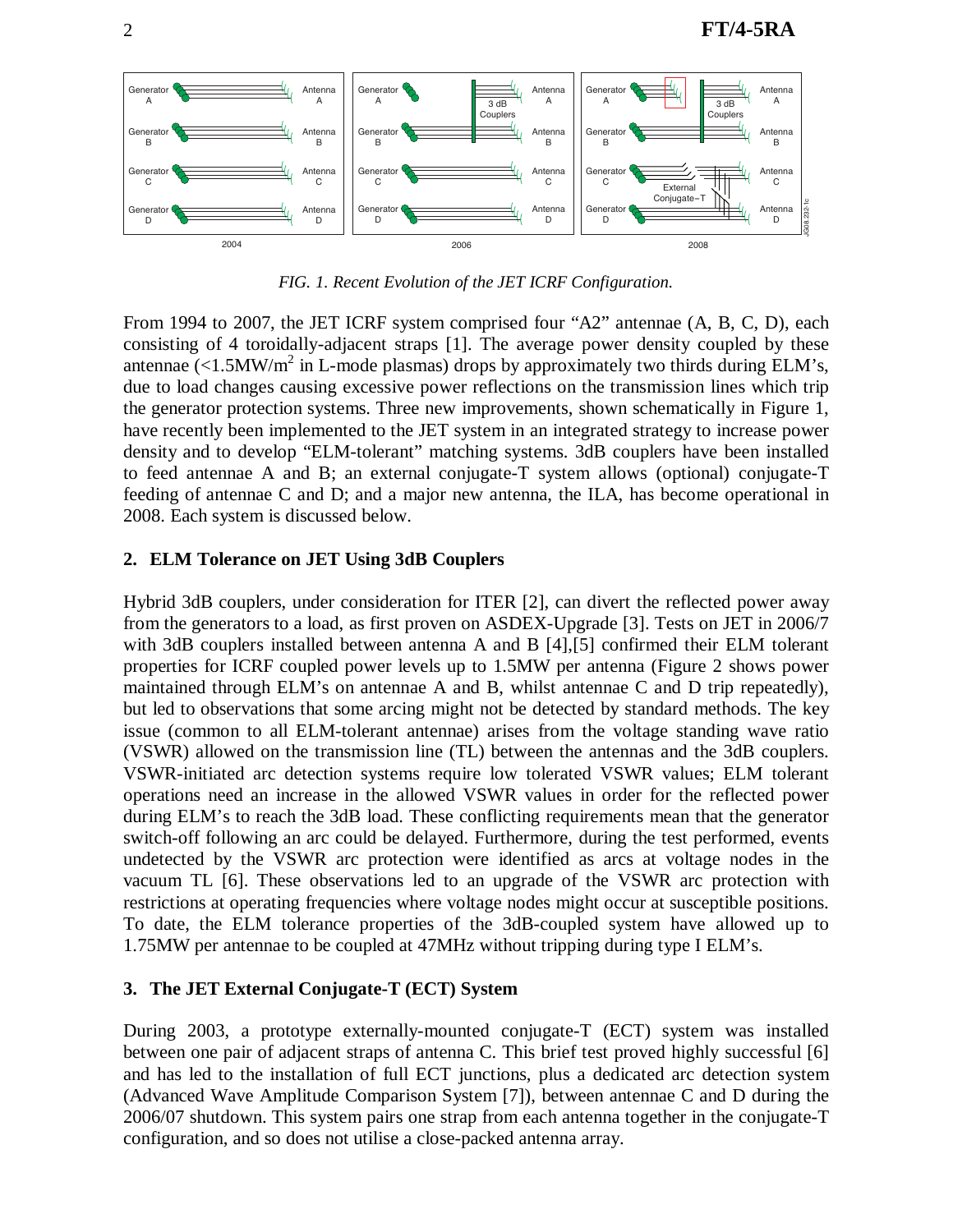





*FIG. 3. ECT Commissioning on JET (a) Generator & NBI powers; (b) D*α*; (c)-(f) Forward & reflected voltages on strap pairs 1-4*.

Figure 3 shows JET shot 74530 in which antennae C and D were both powered through ELM's at a generator power level of 0.25MW/antenna using a conjugate-T impedance of  $Z_1 = 4-1.5$ jΩ. This confirms both the capability of the external conjugate-T configuration to remain matched during a transition to H-mode, and the ELM-tolerance of this system. In addition, this initial operation confirmed that matching using network analyser measurements prior to vacuum matching can result in a robust match. At present, this configuration is limited to low power testing; operation at significant power levels requires successful commissioning of the arc detection system.

#### **4. The ITER-Like Antenna (ILA)**

Over the last seven years, a major project has been undertaken by EU associations and EFDA-JET CSU to provide an additional JET antenna. The ILA shown in Figure 4 is intended to couple 7.2MW across the frequency range 30-55MHz, using a close-packed array of straps mounted as four Resonant Double Loops (RDL's), each consisting of two poloidally adjacent straps, arranged in a 2 toroidal by 2 poloidal array [8]. ELM tolerance is incorporated using an internal conjugate-T junction with each strap fed through invessel matching capacitors from a common vacuum transmission line, as shown in Figure 5.



*FIG. 4. Cross Section of the JET ILA.*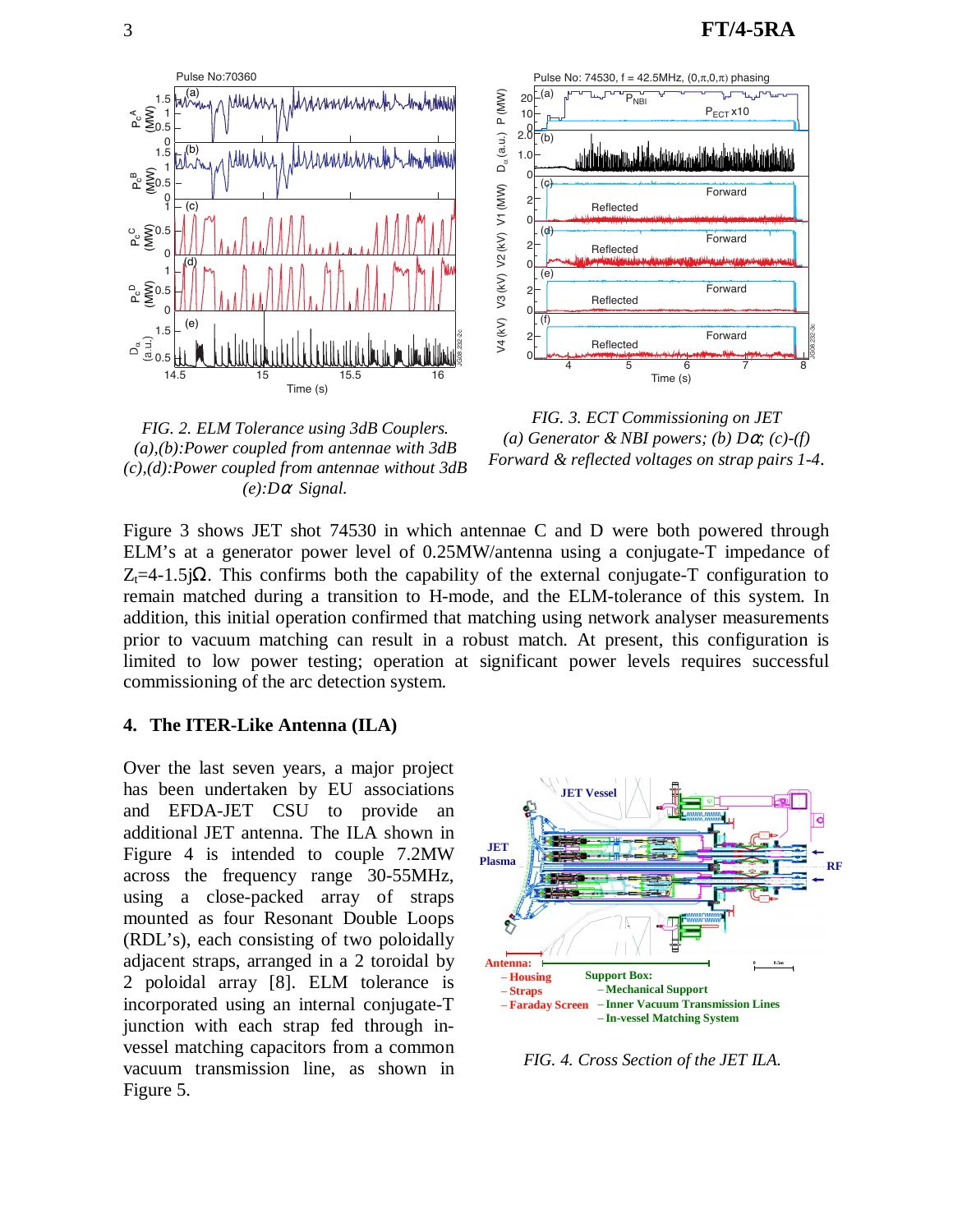The design of the ILA required many RF and mechanical challenges to be overcome; many of them inter-related. The 7.2MW ILA specification corresponds to the  $8MW/m<sup>2</sup>$ required for ITER, and the complexity of the matching system matches that of the ITER antenna, which also incorporates four RDL's [2]. Note that decouplers, proposed for the ITER ICRF system, cannot be fitted on an internally-matched conjugate-T antenna such as the ILA.



*FIG. 5. The ILA RF Circuit.*

During the ILA design phase it was realised that conjugate-T configurations are at risk of damage from arcing in low impedance sections of the antenna (close to the T-point shown in Figure 5), which result in undetectable VSWR changes. It has proved necessary, therefore, to both develop a novel Scattering Matrix Arc Detection system (SMAD) [9] and to incorporate a Sub-Harmonic Arc Detection system (SHAD) developed on ASDEX-Upgrade [10] and Tore Supra [11]. The mechanical engineering design challenges posed by the ILA were significant given: the substantial disruption forces on JET; the thermal demands set by the 10s operating pulse length; and the requirement that the in-vessel capacitors be positioned to an accuracy of  $\pm 25\mu m$  in a stroke of 52mm. All of these design objectives were achieved successfully; in particular, the antenna has now been subjected to a 4MA 495 Tonne JET disruption, without apparent problems.

### **4.1. Commissioning of the ILA on the JET RF Test Bed**

Prior to installation, the four RDL's were tested without major issues up to RF voltages of 42 kV (out of the maximum design voltage of 45kV) for 5 seconds every 10 minutes by vacuum matching at the central operating frequency of 42 MHz. About 250 kW per RDL was required to reach this voltage and about 1MJ was dissipated in the RDL (Figure 6); note that RDL34 is the lower left as observed from outside the antenna looking towards the plasma (RDL12 is the upper left; RDL56 is upper right and RDL78 is the lower right). Low power matching studies allowed the development of matching algorithms on single RDL's, paired RDL's and finally for the full array (Figure 7) when loaded by a salt water load at various frequencies and various conjugate T-point impedances  $(3-6\Omega)$ . The results showed that the capacitors can track to the required match in a few seconds, despite significant offsets in the starting positions. This timing was subsequently reduced by adjusting the matching algorithm parameters.

### **4.2. First Operation of the ILA on JET**

The ILA was installed onto JET Octant 2 during August 2007 (using remote handling to manipulate the 260kg housing), with first operation on plasma on  $6<sup>th</sup>$  May 2008. Subsequent commissioning has concentrated on the key issues of: matching on varying plasma loads; maximising coupled power; demonstrating ELM tolerance; validating the frequency range; and testing arc protection.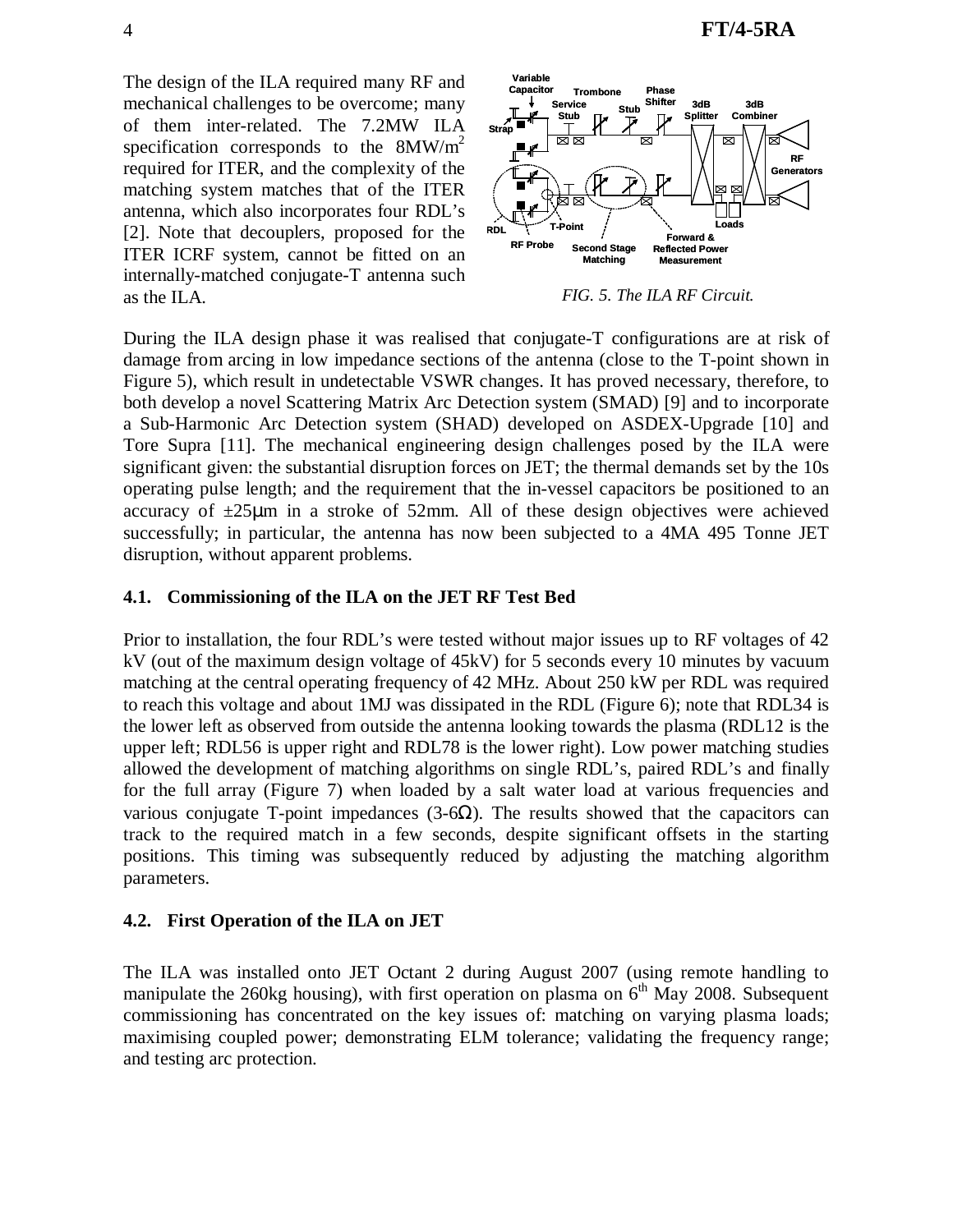

*FIG. 7. Matching of the full array to target real and imaginary impedances (6-0j*Ω*) at 42 MHz: (a) RDL12, (b) RDL56, (c) RDL 34, (d) RDL 78.*

A key design choice for an antenna based upon a close packed strap array is the depth of the vertical septa running between, and parallel to, adjacent straps. Moving the septum edge forward relative to the straps lowers the mutual coupling between straps, which simplifies matching, but decreases the coupled power. A recent test on Tore Supra [12] validated the matching of antenna in the conjugate-T configuration, with the septa deepened to facilitate matching, at the expense of coupled power. Following modelling of the ILA using MicroWave Studio [13], the ILA design team adopted shallower septa, and so the first key issue for the ILA was the capability to match. Matching has now been achieved at 42MHz and 33MHz in L-mode and H-mode plasmas, with ROG (distance between the separatrix and the JET mid-plane limiter position) between 4 and 7cm (corresponding to order 13-16cm between the separatrix and straps). Figure 8 shows matching of half the antenna array in shot 73587 in which the ROG was increased by 3cm in four steps (a), with the coupled power (b) and conjugate-T impedance (c) held constant. As the antenna moves away from the plasma, the coupling resistance (d) drops appreciably, the strap voltages (e) rise, and capacitor settings vary to maintain matching (f). The conclusion is that the antenna remains matched throughout a pulse in which slow variations in load are deliberately introduced. Unfortunately, fully successful matching has been limited to half of the array, due to a sensor problem on one capacitor. Operation of the entire array awaits incorporation of additional monitoring.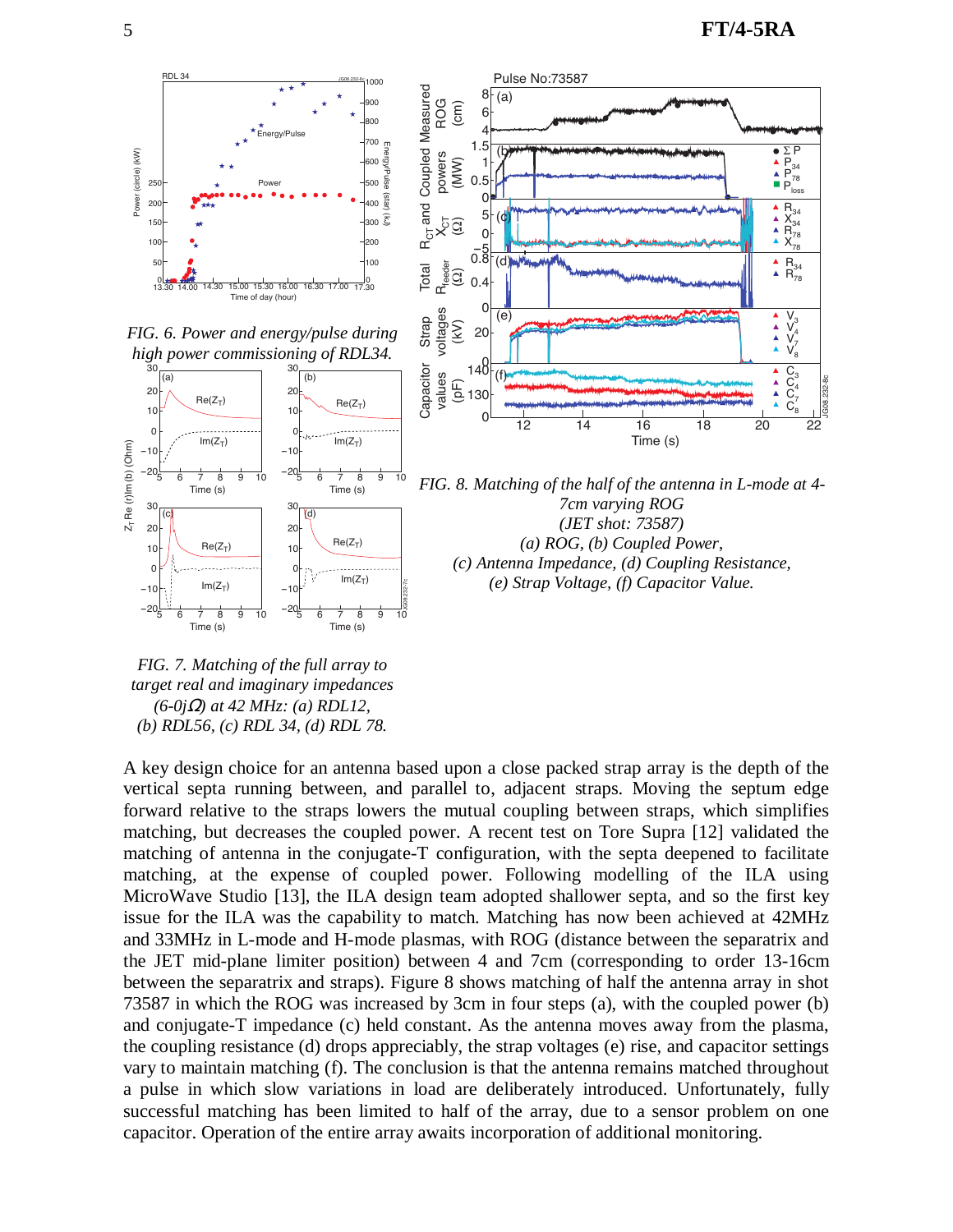

*FIG. 9. Highest Powers Coupled by Half the ILA Array at 42MHz and 4/5cm ROG (red: RDL34, blue: RDL78, black: total).*

Figure 9 shows the highest level of power coupled to date from the half array in both (a) Lmode and (b) H-mode (with small type III ELM's). The rapid changes in power seen on trace (b) reflect the variations in coupling during the ELM's. The original ILA power specification was estimated by extrapolation of data from the A2 antennae. More recently, the TOPICA computer code [14] has become available for estimating such coupling, and has been used for the ITER and Tore Supra antennae [15,16]. A TOPICA model has now been produced for the ILA (Figure 10), using a curved aperture/slab plasma approximation [14] plus measured data for the plasma scrape-off layer, and comparison with the measured data is underway.



*FIG. 10. TOPICA Model.*



*FIG. 11. JET shot 73987- Upper: D*α *Signal Lower: SMAD Error Signal* <sup>∆</sup> *(allowed* ∆ *range shown by dotted lines).*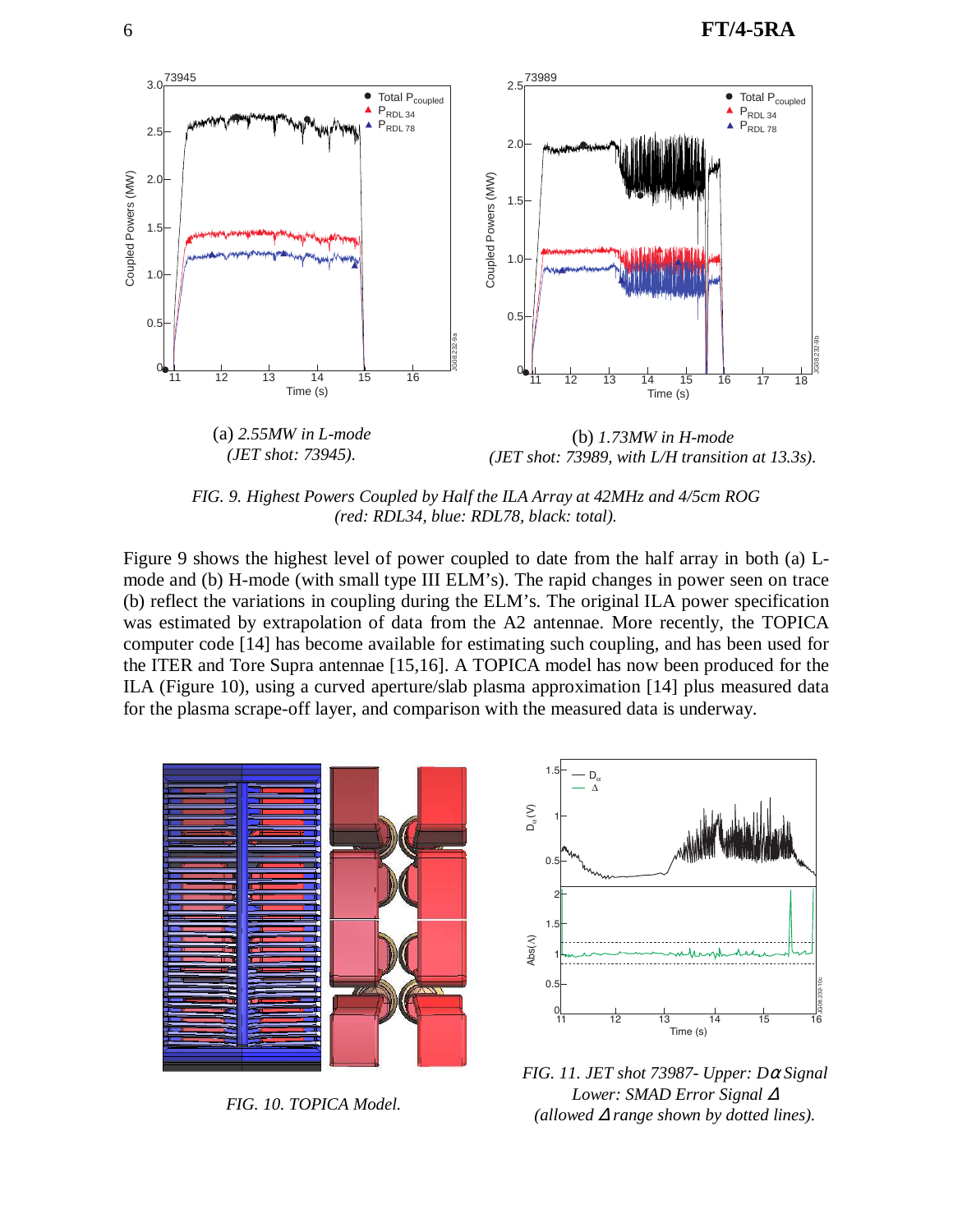The SHAD system has been tested, but no sub-harmonic signal has yet been observed at the presently chosen measurement positions during JET ILA commissioning, even though such signals have been observed when the system has been temporarily connected to the JET A2 antennas. Work is ongoing to understand this effect and its implications for the wider use of SHAD systems. The SMAD system uses RF signals to derive an error signal that can be compared in real-time against the theoretical RF performance of the ILA [9]. Should differences between the measured and predicted signals persist for longer than 3 successive cycles of 2µs, the RF generators will be tripped. The principle that arc-free RF pulses can run through without false tripping has now been tested on plasma. Figure 11 shows the error signal ∆ obtained by post-processing of the RF signals for JET shot 73987. The computed signal remains well within the levels at which the SMAD electronics would initiate a trip (shown as dotted lines) despite the clear change from L-mode to H-mode plasma (and the consequent large variations in coupling) during most of the shot (one trip during the pulse plus transients at the start and end of the pulse); thus suggesting that the SMAD system would indeed allow the ILA to remain powered throughout typical JET shots.

ELM tolerance for the full range of JET plasmas requires the ILA to be operated at a real component of the T-point impedance close to  $3Ω$ . In order to ensure that arcs close to the Tpoint can be detected whilst the SMAD system is not operational, it has been necessary to maintain this impedance at  $6\Omega$ . Despite this limitation, the antenna has demonstrated the capability to operate through small type III ELM's, with the highest level of ELM tolerance achieved to date shown in Figure 9b.

## **5. Conclusions**

Strategic upgrades to three JET ICRF systems have been carried out to increase coupled power in ELMy plasmas using both 3dB and conjugate-T systems. Initial results have tested features of the proposed ITER ICRF system on ITER-relevant JET plasmas, as summarised in Table 1. The JET results to date complement those achieved on Tore Supra in suggesting that close-packed arrays can couple through small ELM's (or equivalent coupling variations on Tore Supra).

The ILA project represents a major step forward in the design and procurement of such ICRF antennae; experience that will be invaluable in the future EU contribution to the ITER antenna design process. Matching of this new antenna has shown that it is feasible to match such antennas at reduced vertical septa depth, thus allowing operation at coupled power densities of relevance to ITER.

Work is underway to: test operation of such systems with larger ELM's; commission all three systems to high power; and to commission the relevant arc detection systems.

### **6. Acknowledgements**

This work, supported by the European Communities under the contracts of Associations between EURATOM and the associations listed within the author list, was carried out within the framework of the European Fusion Development Agreement. The views and opinions expressed herein do not necessarily reflect those of the European Commission.